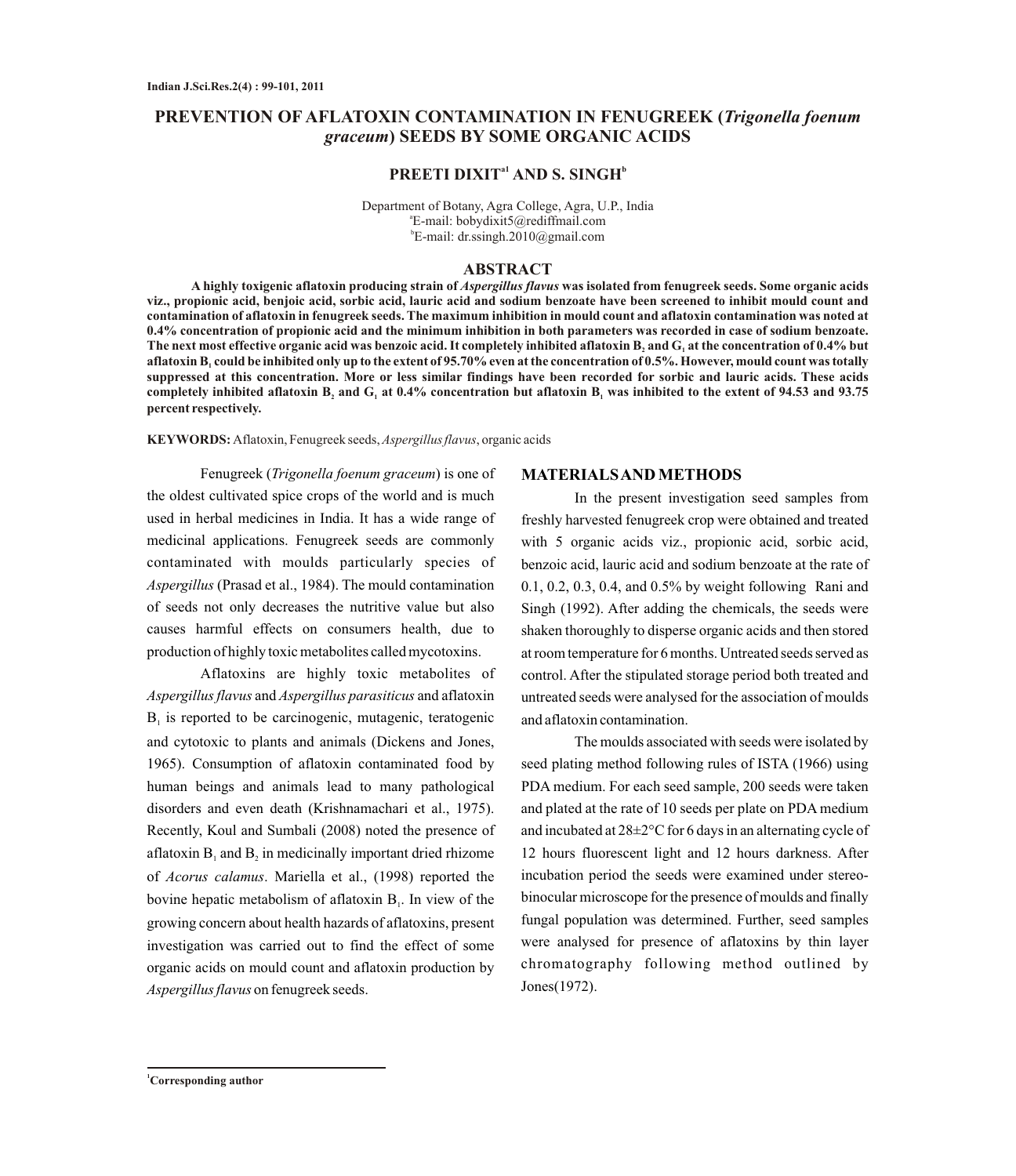### **RESULTS AND DISCUSSION**

Among all the organic acids, propionic acid was found to be most effective organic acid in checking mould infestation and aflatoxin production up to 100% at 0.4% concentration. This acid inhibited the production of aflatoxin  $B_1$ ,  $G_1$  and  $B_2$  completely at 0.4% concentration. However, at 0.5% concentration, this acid completely inhibited mould incidence and aflatoxin  $B_1$ ,  $B_2$  and  $G_1$ . It is interesting to note that aflatoxin  $G<sub>1</sub>$  was completely inhibited at 0.1% concentration of propionic acid. Further, aflatoxin  $B_2$  and  $G_1$  could not be detected beyond 0.1% concentration but only aflatoxin  $B_1$  was recorded upto 0.3%

concentration of propionic acid. The next effective organic acid was benzoic acid. It completely inhibited aflatoxin B, and  $G_1$  at the concentration of 0.4% but aflatoxin  $B_1$  could be inhibited only upto the extent of 95.70% even at the concentration of 0.5%.

Other organic acids viz., sorbic acid, lauric acid and sodium benzoate completely inhibited aflatoxin B, and  $G<sub>1</sub>$  at 0.4% concentration but aflatoxin  $B<sub>1</sub>$  could not be inhibited completely even at the concentration of 0.5% of these organic acids. The least effective chemical was sodium benzoate which even at 0.5% concentration could inhibit aflatoxins  $B_1$  to the extent of 92.96% only. Thus, it

| Sl.<br>No.     | Organic<br>Acid   | Conc. of<br>organic<br>$acid(\%)$ | No. of<br><b>Moulds</b>  | <b>Amount of Aflatoxin</b><br>(in ppb) |                          |                          |                          | % inhibition in Aflatoxin<br><b>Production</b> |                |                |                          |
|----------------|-------------------|-----------------------------------|--------------------------|----------------------------------------|--------------------------|--------------------------|--------------------------|------------------------------------------------|----------------|----------------|--------------------------|
|                |                   |                                   |                          | B <sub>1</sub>                         | $\mathbf{B}_2$           | G <sub>1</sub>           | G <sub>2</sub>           | $\mathbf{B}_1$                                 | $\mathbf{B}_2$ | G <sub>1</sub> | G <sub>2</sub>           |
| $\mathbf{1}$   | Control           | $\overline{a}$                    | 39                       | 2590                                   | 680                      | 600                      | $\overline{\phantom{a}}$ |                                                | $\overline{a}$ |                |                          |
| 2              | Propionic<br>Acid | 0.1                               | 22                       | 870                                    | 120                      | $\overline{a}$           | $\overline{\phantom{a}}$ | 66.01                                          | 82.35          | 100.00         | $\overline{\phantom{0}}$ |
|                |                   | 0.2                               | 20                       | 750                                    | $\overline{a}$           | $\overline{\phantom{0}}$ | $\overline{\phantom{a}}$ | 70.7                                           | 100            | 100.00         | $\overline{\phantom{0}}$ |
|                |                   | 0.3                               | 10                       | 280                                    | $\overline{\phantom{a}}$ | ÷.                       | $\overline{\phantom{a}}$ | 89.06                                          | 100            | 100.00         | $\overline{\phantom{a}}$ |
|                |                   | 0.4                               | 2                        | $\overline{a}$                         | $\overline{\phantom{a}}$ | ۰                        | $\overline{\phantom{a}}$ | 100                                            | 100            | 100.00         |                          |
|                |                   | 0.5                               | $\sim$                   | L.                                     | $\overline{a}$           | ÷.                       | $\overline{a}$           | 100                                            | 100            | 100.00         | L,                       |
| 3              | Benzoic<br>Acid   | 0.1                               | 25                       | 920                                    | 150                      | $\overline{\phantom{0}}$ | $\overline{\phantom{a}}$ | 64.06                                          | 77.94          | 100.00         | $\overline{\phantom{0}}$ |
|                |                   | 0.2                               | 22                       | 850                                    | 90                       | $\overline{a}$           | $\overline{\phantom{a}}$ | 66.79                                          | 87.64          | 100.00         | $\overline{\phantom{0}}$ |
|                |                   | 0.3                               | 14                       | 830                                    | 70                       | $\overline{\phantom{0}}$ | $\overline{\phantom{a}}$ | 67.57                                          | 93.23          | 100.00         |                          |
|                |                   | 0.4                               | 10                       | 400                                    | $\blacksquare$           | $\overline{\phantom{0}}$ | $\overline{\phantom{a}}$ | 84.37                                          | 100.0          | 100.00         | ۳                        |
|                |                   | 0.5                               | $\overline{\phantom{a}}$ | 110                                    | $\overline{\phantom{a}}$ | $\overline{\phantom{0}}$ | $\overline{\phantom{a}}$ | 95.70                                          | 100.0          | 100.00         | $\qquad \qquad -$        |
| $\overline{4}$ | Sorbic<br>Acid    | 0.1                               | 30                       | 1100                                   | 340                      | 200                      | $\overline{\phantom{a}}$ | 57.03                                          | 50.00          | 66.60          | $\overline{\phantom{0}}$ |
|                |                   | 0.2                               | 25                       | 950                                    | 150                      | 100                      | $\sim$                   | 62.89                                          | 77.94          | 83.30          | $\qquad \qquad -$        |
|                |                   | 0.3                               | 17                       | 800                                    | 90                       | $\overline{\phantom{0}}$ | $\overline{\phantom{a}}$ | 68.75                                          | 87.64          | 100.00         | $\overline{\phantom{0}}$ |
|                |                   | 0.4                               | 5                        | 450                                    | $\equiv$                 | $\overline{a}$           | $\overline{\phantom{a}}$ | 82.42                                          | 100.00         | 100.00         | L,                       |
|                |                   | 0.5                               | 3                        | 140                                    | $\overline{\phantom{a}}$ | $\overline{\phantom{0}}$ | $\overline{\phantom{a}}$ | 94.53                                          | 100.00         | 100.00         |                          |
| 5              | Lauric<br>Acid    | 0.1                               | 24                       | 1120                                   | 400                      | 300                      | $\overline{\phantom{a}}$ | 56.25                                          | 46.60          | 50.00          |                          |
|                |                   | 0.2                               | 20                       | 920                                    | 340                      | 150                      | $\overline{\phantom{a}}$ | 64.06                                          | 50.00          | 75.00          |                          |
|                |                   | 0.3                               | 12                       | 860                                    | 100                      | $\overline{a}$           | $\overline{\phantom{a}}$ | 66.40                                          | 85.29          | 100.00         | ۰                        |
|                |                   | 0.4                               | 3                        | 500                                    | $\overline{a}$           | $\overline{a}$           | $\overline{\phantom{a}}$ | 80.46                                          | 100.00         | 100.00         | $\qquad \qquad -$        |
|                |                   | 0.5                               | $\overline{\phantom{a}}$ | 160                                    | $\blacksquare$           | $\overline{\phantom{0}}$ | $\overline{\phantom{0}}$ | 93.75                                          | 100.00         | 100.00         | ۰                        |
| 6              | Sod.<br>Benzoate  | 0.1                               | 25                       | 1290                                   | 444                      | 340                      | $\overline{\phantom{a}}$ | 50.1                                           | 40.00          | 42.00          | $\overline{\phantom{0}}$ |
|                |                   | 0.2                               | 20                       | 1090                                   | 340                      | 180                      | $\overline{\phantom{a}}$ | 57.42                                          | 50.00          | 70.00          |                          |
|                |                   | 0.3                               | 15                       | 900                                    | 120                      | 70                       | $\overline{\phantom{a}}$ | 65.00                                          | 82.35          | 82.00          | $\overline{\phantom{a}}$ |
|                |                   | 0.4                               | 5                        | 700                                    | $\overline{\phantom{a}}$ | $\overline{\phantom{0}}$ | $\overline{\phantom{a}}$ | 72.65                                          | 100.00         | 100.00         |                          |
|                |                   | 0.5                               | 2                        | 180                                    | $\overline{\phantom{a}}$ | ÷                        |                          | 92.96                                          | 100.00         | 100.00         | $\qquad \qquad -$        |

**Table 1: Efficacy of some organic acids against contamination in Fenugreek seeds**